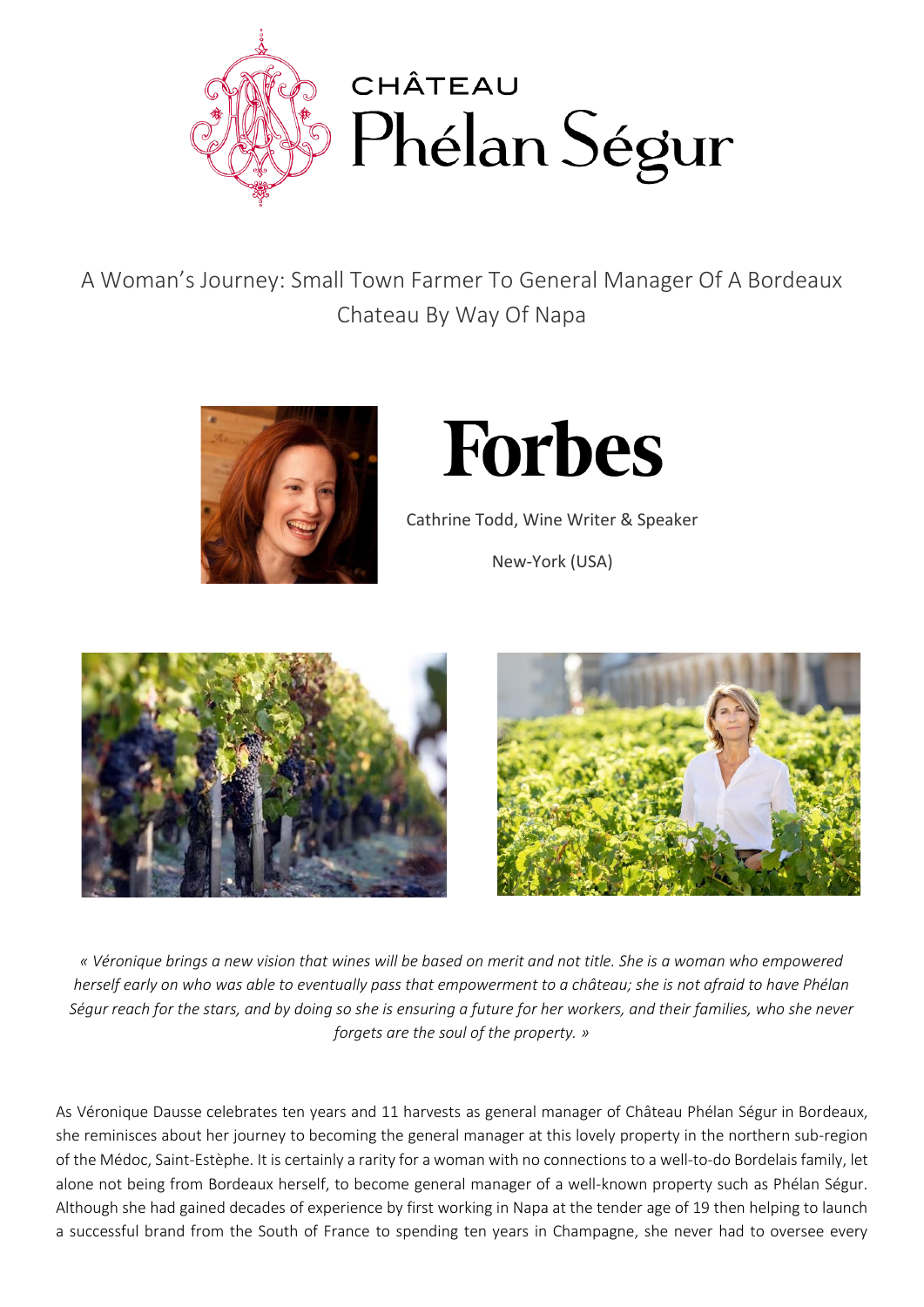decision of an estate until she came to Phélan Ségur. So when it came time to buy a new tractor in the fall of 2010, after only three months of her being on the job, she said she had "no clue" how to negotiate for a tractor.

"It is too expensive" Véronique recalls saying in a firm tone to the salesman as although she knew very little of tractor negotiations, the one thing she did know was that one of the most important things was to get a good price. When the man asked her why it was too expensive she simply told him, "I don't know but it is too expensive." She kept insisting she needed a bigger discount with at first 5% taken off and then 3% until she had pushed him too far. Véronique said she could distinctly remember the look in his eyes and that she could tell he had gone as low as he possibly could go on the price.

After he took a deep sigh he looked her directly and stated, "You know what Véronique, I want to tell you something" and with those words Véronique started to feel uneasy thinking that the conversation would turn ugly… until he expressed a smile and stated, "I was born where you are sitting." She was sitting in her office which was a 300 square foot room in a tiny house that sat on the Phélan Ségur estate and at one time some of the people who worked on the estate raised their families in this little house; three families living in a different room in that particular building. Véronique instantly exclaimed, "You are making a great price. Okay, I'll take the tractor," after she realized that this man and many in his family where born in that room. She realized that she was running an estate that had many personal stories and a deep history that was based on the sweat, blood and tears of generations of local people.

But it is ironic that Véronique ended up running an estate, entrenched in a place that passes on French generational values as her younger self's vision foresaw a life in the new world… the new world of America.

## The California Dream

When Véronique was young she dreamt of a very different life while growing up on her family's farm in a tiny town in South West France; she fantasized about the California dream with The Beach Boys, the ocean, the land of opportunity with the American fighting spirit. In the 1980s, France had a political environment that made one feel that it was not good to have success, according to Véronique, and that there were very limited opportunities in France anyways. "I was dreaming about creating a business and creating freedom," Véronique noted about her decision to move to California at 19 years old.

Before leaving France she sent several letters to Silicon Valley companies as well as some wineries because she figured since she was from the South West of France, raised on wine, bad wine but wine nevertheless, and great food, that going to work for a Napa winery might work out.

Fate put her on the Napa wine path as she was given a contact of a French winemaker called Bernard Portet who ran Clos Du Val in the Stags Leap District of Napa Valley. Bernard was at a point in his career where he wanted to pass on what he knew to the younger generation, and so he took Véronique under his wing and he "protected" her and taught her "a lot" about being a future boss. It was a thrilling time for her as she met winemakers from all over the world who came to Napa to work in the wine industry there and she would join their wine tastings and she noted, "I didn't know anything about anything." But she can still remember her first tasting and the technical language they used to describe the wines and more importantly that wine was extremely important to them and they were passionate about it. She experienced how wine brought people from around the globe together and she knew that she wanted to spend the rest of her life working with wine.

Although Véronique was thriving in Napa, she had to go back to France as her father never understood why she left and thought that it was because of him. She finished business school in France and she was able to find a job with a new operation called Fortant de France in the South of France with a man, Robert Skalli, who she met in Napa, and then that led to another opportunity in Champagne where she spent the majority of her career, 12 years, working for the Champagne house Nicolas Feuillatte. She eventually ended up moving back to her home in the South West of France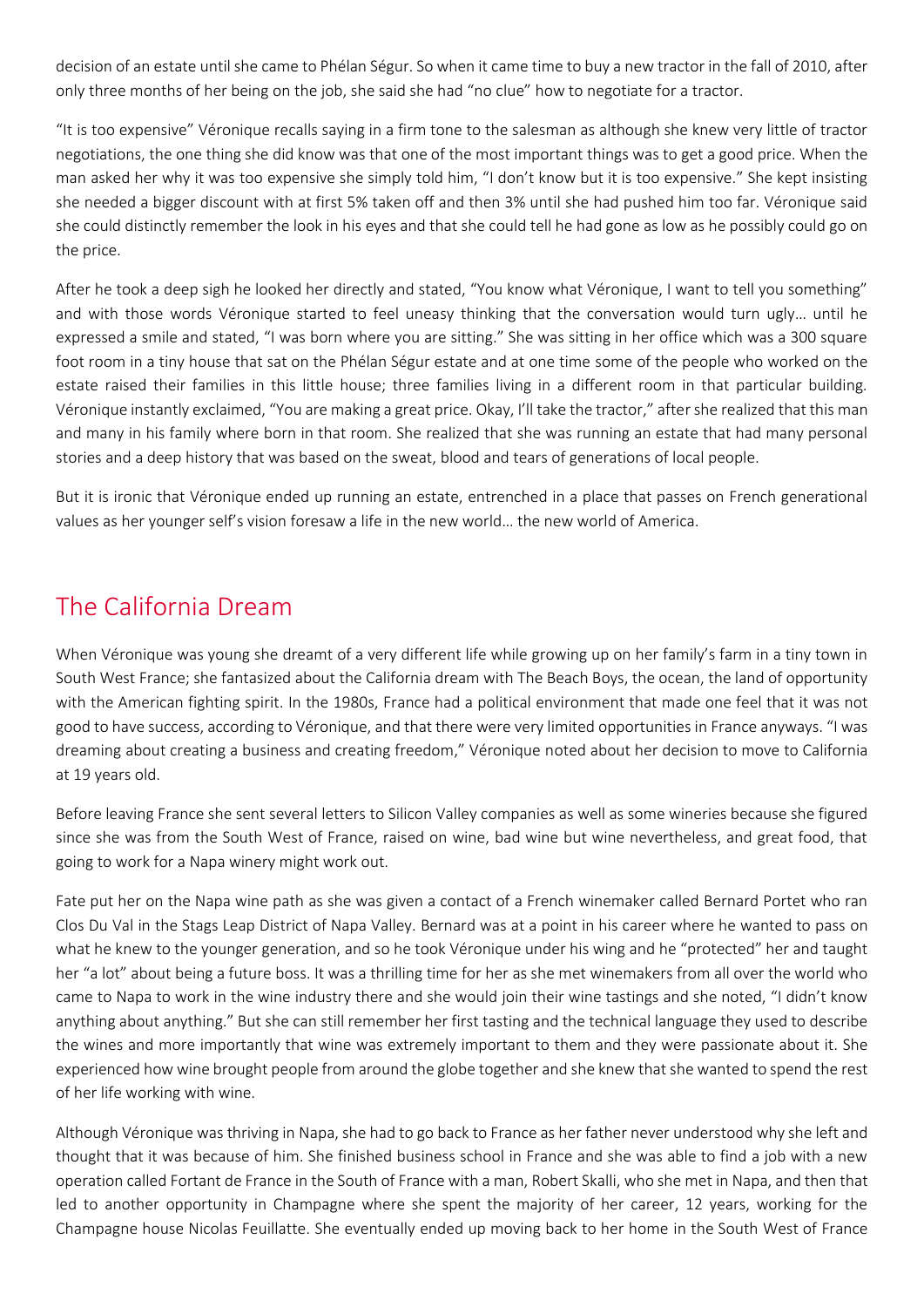and she had three kids. There came a time that once her kids were grown she was thinking of starting her own company and as she was contemplating her business she met Thierry Gardinier and she said, "It was love at first sight!"

## Château Phélan Ségur

Thierry Gardinier's family owned Phélan Ségur at the time and he ran it with two of his other brothers. Thierry was put in charge of handling the estate directly since he moved to Bordeaux but after a few years he wanted to move back to Paris. He was looking for a managing director, as he needed someone to be there every day, and Véronique seemed like the ideal candidate as she brought a fresh perspective as an outsider to Bordeaux. At first it was not part of her plan to



move to Bordeaux and manage a property so she quickly told him no but the more she thought about it she could not resist the idea of bringing a new type of energy to such a long-established French wine region and so her answer quickly turned to yes.

Over her decade long management of overseeing every aspect of Phélan Ségur, she has brought on consultants to work on more micro-vinifications in the cellar with smaller tanks, implemented a program to gain more data to back their decisions in the vineyards and brought on a top consultant that recommended very early on to purchase an optical sorter that helped avoid austerity in their wine. It typically takes significantly longer for Cabernet Sauvignon to ripen in vineyards in the most northern part of the Haut-Médoc, in Saint-Estèphe, where Phélan Ségur is located, and so the skins and seeds did not always reach ideal ripeness – giving an austere quality to the wines that made them unpleasant to drink for ten to 15 years. But with the optical sorter they can leave the Cabernet Sauvignon much longer on the vines, not worrying about a common Bordeaux issue called botrytis – a fungus, as the optical sorter will get rid of any grape bunches that have it. And so the wines are more expressive earlier in life with the austere quality a thing of the past.

Today the work is paying off as the recent vintages of Phélan Ségur have gained critical acclaimed and high scores.

## Second Era

Now Véronique finds herself in an exciting second era of her time at the property as a new owner has taken over, Philippe Van de Vyvere. The new owner is a very successful shipping magnate who is always preparing in the present what will be needed in the future. He is not only giving Phélan Ségur a large amount of resources to work better in the vineyards and to plant better vines but he is constantly analyzing the flow of work at the château. Philippe has been pointing out to them how to work in a more logical way of working to safeguard the workers, save time, save energy to



become more sustainable and he is very focused on specifically saving water as he sees that as an immediate threat for the future. Véronique said that he bases everything on one of his favorite words: excellence. He always wants to strive for something better which is ideally represented by him telling Véronique that he loves the style of Phélan Ségur as a wine collector and he doesn't want to change it but he wants the wines to be "better."

As she finished up harvest a couple of weeks ago with her team, celebrating with a big lunch and many bottles and tasty gifts given to her workers, she could not help but think of one man who had been there for 45 harvests who was finishing